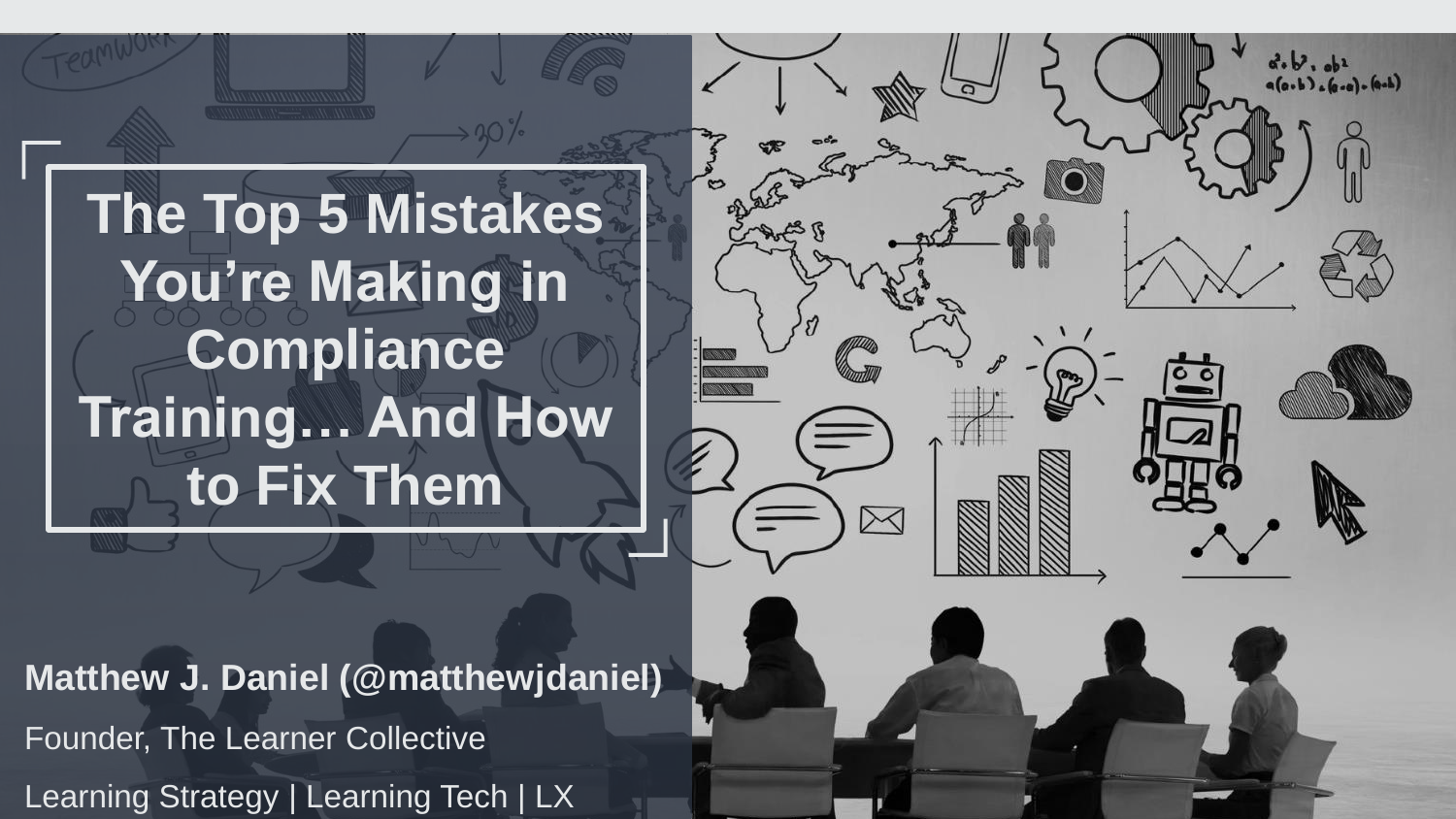Our inability to use compliance training to create a positive learner experience is a modern L&D tragedy.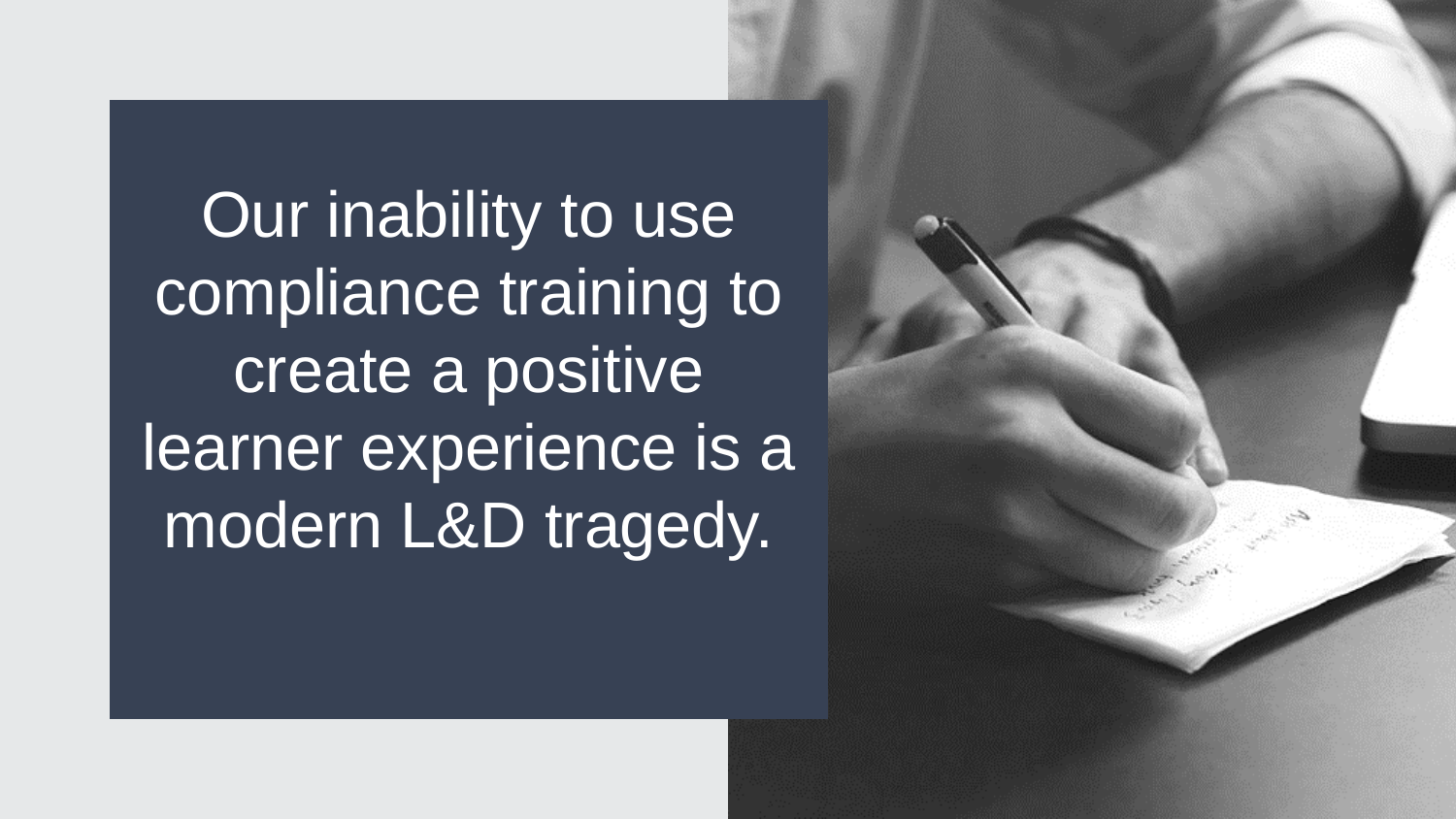# 3 Areas of Focus for Compliance Training



#### **Learning Design**

With so much risk for your organization, we must nail the basics of good instructional design – good content, changing behavior, and gathering data with assessments.

#### **Learner Experience**

With so many touch points with all of your employees, this is the place to establish your brand,

#### **Operational Processes**

With so many interactions with your learners, we must leverage automation and great processes to ease the burden on the learning function.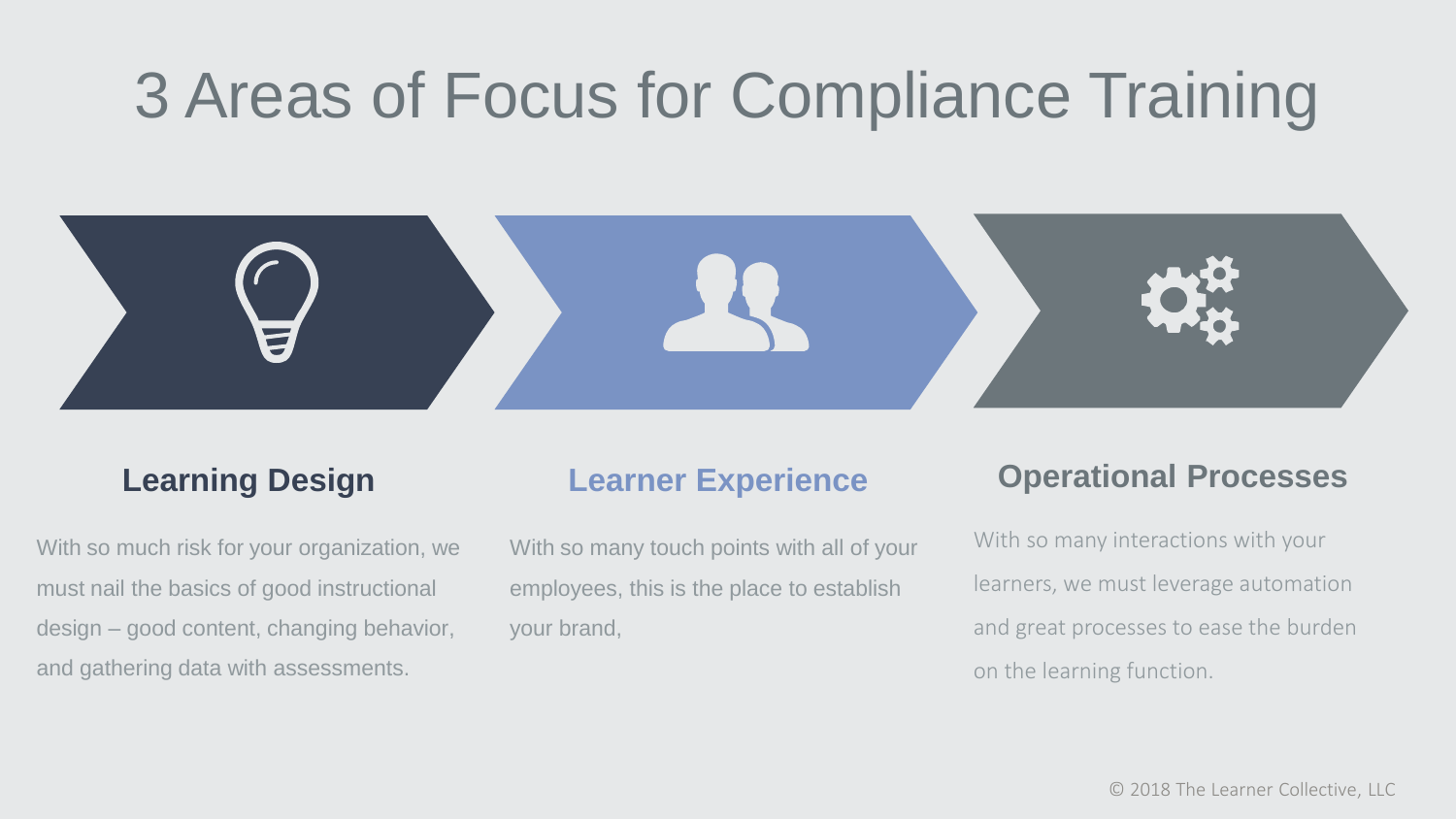#### N  $15$

need the Someondor Col lish. At partial to node-o **Mind Wood** Bank Воду ручанию

DJ T TUME 38.2 Gitres the household and like Bourney-solicity reducible thaik true you) fires and in tasal to this Game Aus-

## **START LA** mond the

**1,000** 

is us prevedoù to munh **MILLE** Twee

## Learners Need to know What to Do Mistake #1: Training to a Policy

- Training is about behavior, not just knowledge
- Learners need to know how to apply policy, not memorize its language
- Use this as another opportunity to work from the customer back
- Learners have to be given the opportunity to apply the policy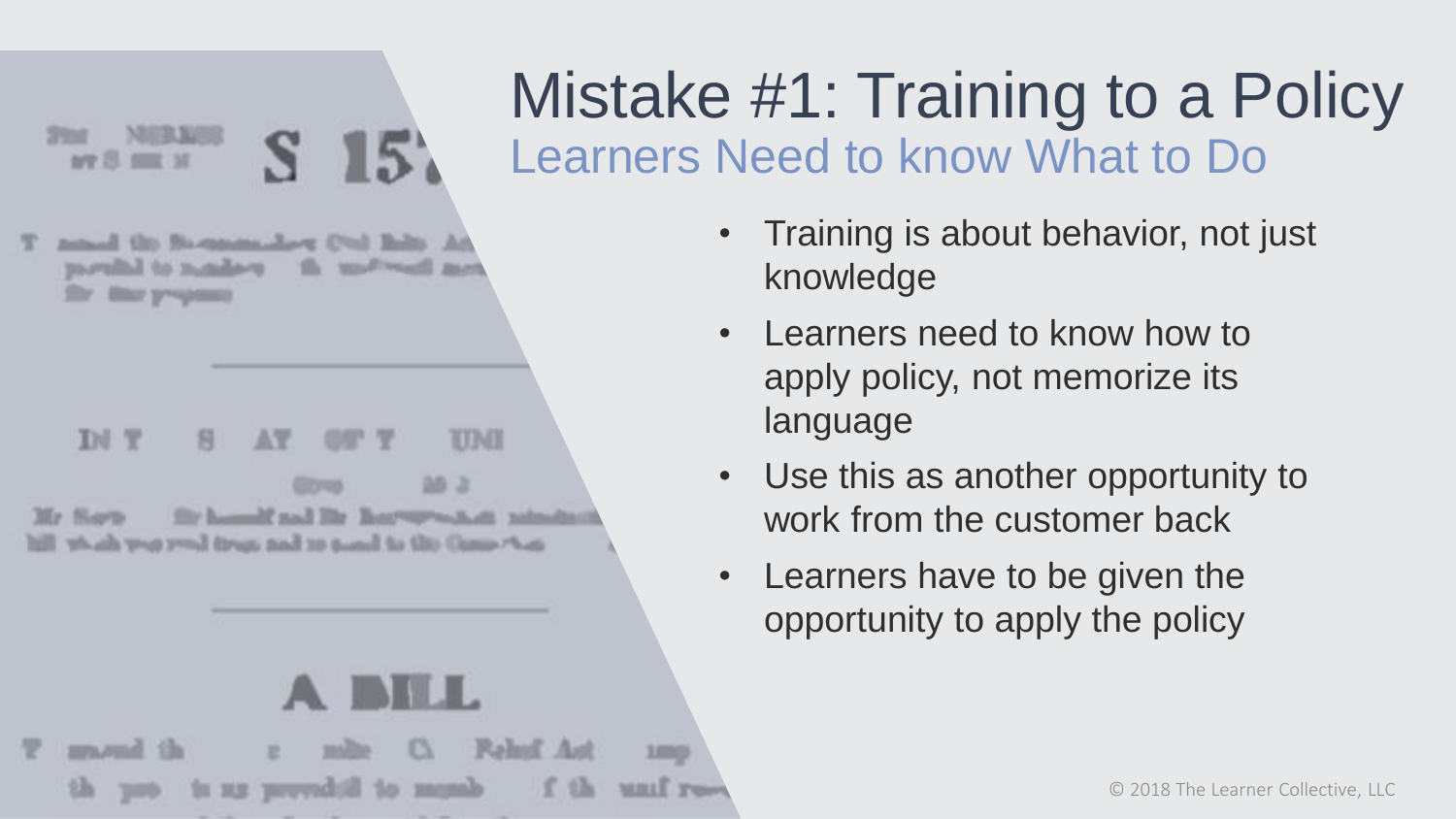### **Quiz Results**

Here are your quiz results.

# **Mistake #2: Underutilizing Assessments**

**Your Point** 

- There are few regulations that require annual training, work with your compliance officers to focus training efforts
- Use assessments to:
	- Validate knowledge transfer
	- Identify risks
	- Reduce annual training retakes
	- Create adaptive courses

\*Background Image Source: elearningdesigner.com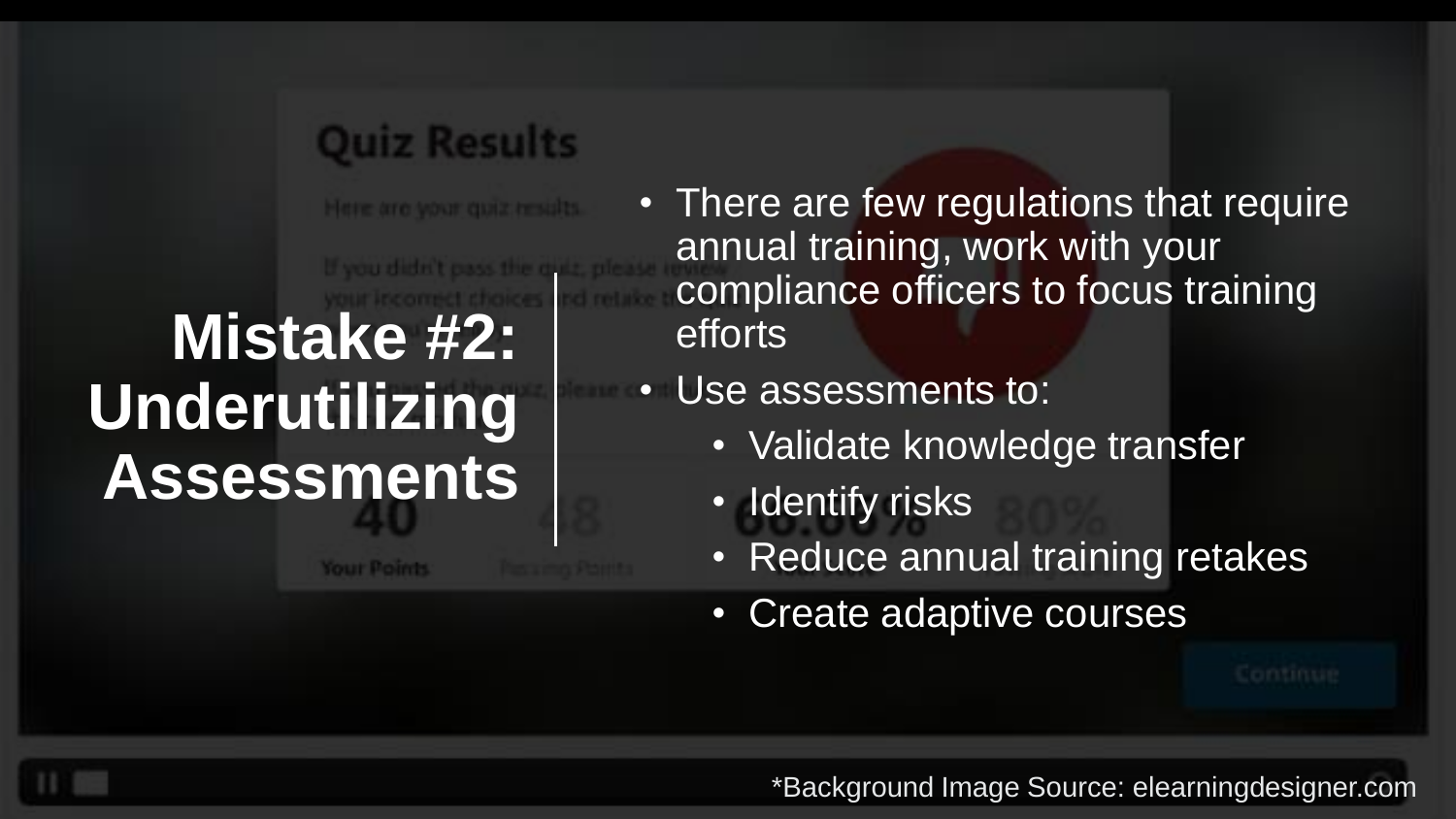# Mistake #3: Ignoring Your Brand

- This is your commercial for your **services**
- Use your best designs, interactions and experiences in compliance training
- Complying with the law is serious, but be clever and even funny

© 2018 The Learner Collective, LLC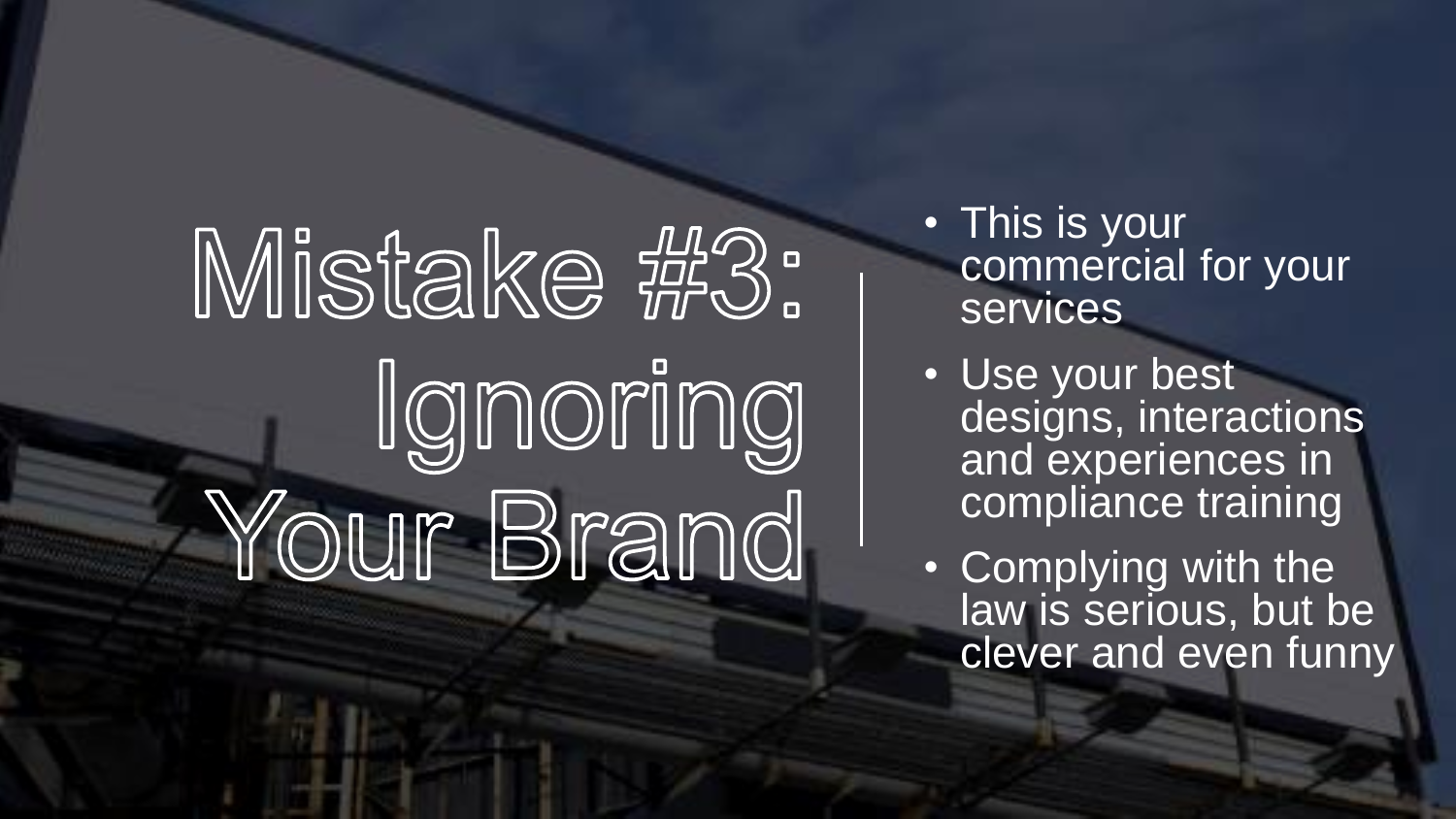

**Mistake #4: Ignoring Your Users (Learners)**

- Ask users what they want/need
- Build stories around them
- The best ideas on content, layout, and approach may just come from learners
- Be their advocate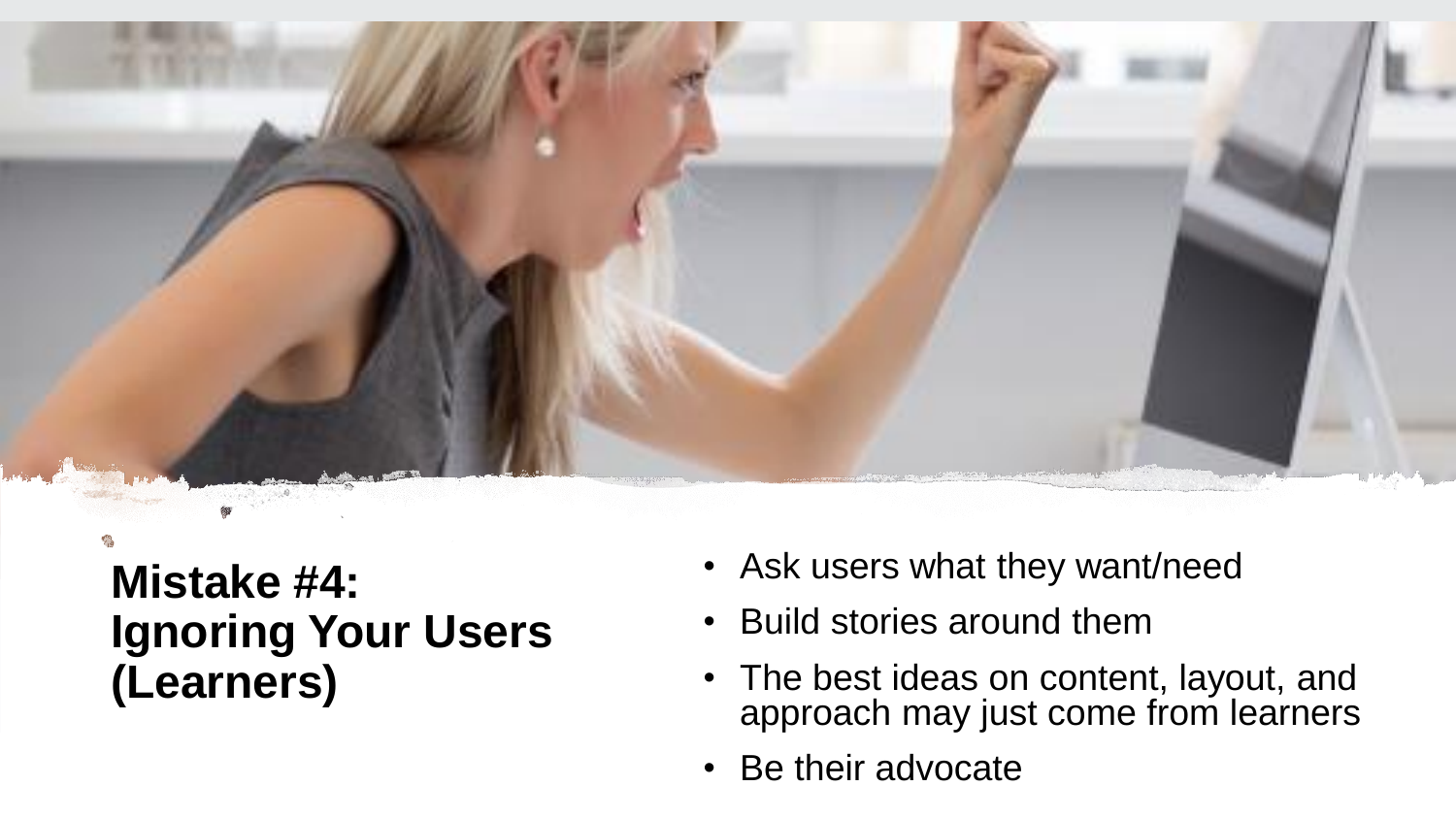## **Mistake #5: Making it Manual**

- Automate assignments based on roles
- Automate retakes
- Automate exceptions into your user feeds

© 2018 The Learner Collective, LLC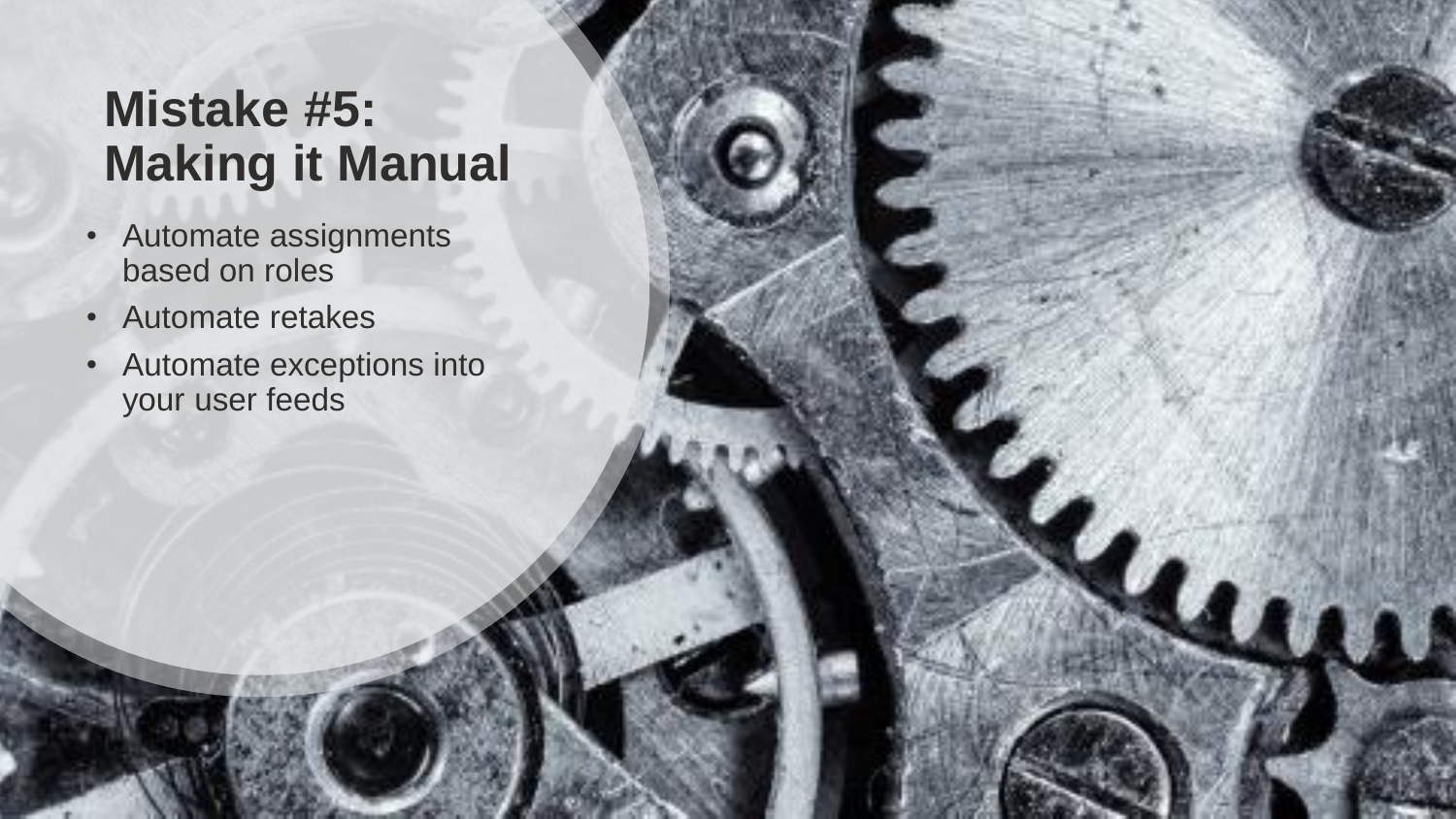# What will you do?

#### Do what you can. Do that much. Do it now.

**One way to make your learning design better**

**One area about which you want to get your learners' insights** 

**One operational process you can make more efficient**